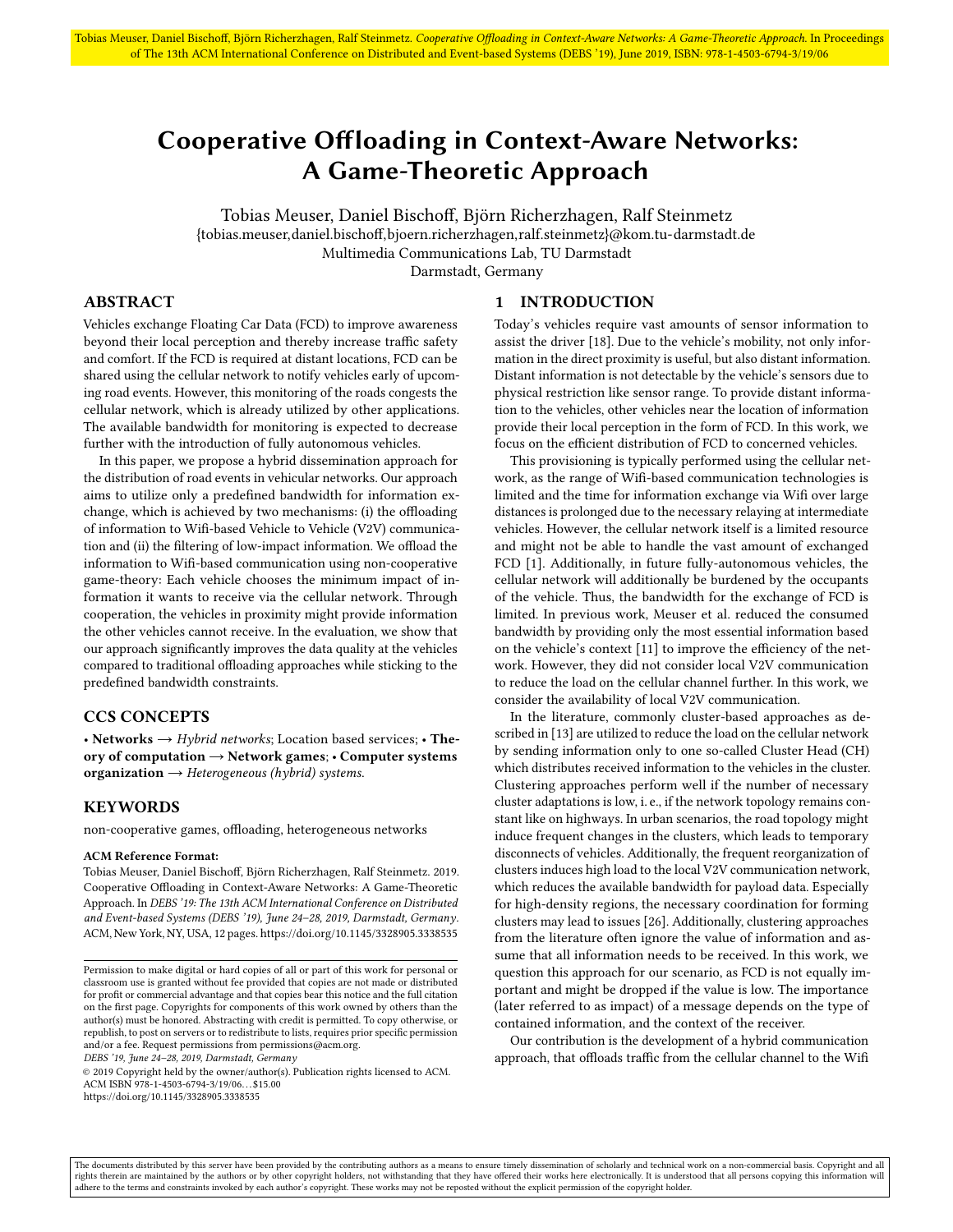channel without forming explicit clusters and considering the impact of a message. In the following, the term offloading will be used to describe the load relief of the cellular channel.

To develop our offloading approach, we assume that we can rate the impact of a message for each vehicle. Based on this impact, we model the reception of messages as a non-cooperative game, in which each vehicle shares received messages on the Wifi channel. Other than that, we induce no management overhead on the Wifi communication channel except for [Cooperative Aware](#page-0-0)[ness Messages \(CAMs\).](#page-0-0) The goal of our game is to maximize the aforementioned total impact of messages received by a vehicle.

As a solution for our game, we find a mixed strategy that maximizes the sum of impact values on a vehicle. With this strategy, most vehicles will receive a high-impact message via the cellular channel, as relying on neighbor vehicles may lead to not receiving the message, as the neighbors might not receive the message themselves. On the contrary, a low-impact message will be received by only a low percentage of vehicles, as a loss of this message impacts the system only slightly. Thus, our solution is very robust for highimpact messages, as the high-impact message is received via the cellular network by multiple vehicles. Additionally, our strategy depends only on the number of vehicles in proximity, which reduces the number of strategy updates drastically in urban environments.

The remainder of this paper structures as follows: In [Section 2,](#page-1-0) we provide an overview of previous approaches for offloading the cellular connection. Next, we describe our scenario in [Section 3.](#page-2-0) Based on this scenario, we describe our contribution, the modeling of the offloading as a non-cooperative game including the solution in [Section 4,](#page-3-0) and the necessary adjustments to use this model in real-world scenarios in [Section 5.](#page-6-0) In [Section 6,](#page-8-0) we evaluate the performance of our offloading approach for different environmental settings. After that, we conclude this work with [Section 7.](#page-11-6)

# <span id="page-1-0"></span>2 RELATED WORK

The collection and distribution of [Floating Car Data \(FCD\)](#page-0-0) are important for future vehicular applications. [FCD](#page-0-0) is information collected by the vehicles which are transmitted to a central backend. There they can be processed and distributed back to the vehicles.

In the next years, the load on the cellular network through [FCD](#page-0-0) might increase to a level at which offloading is required to handle it [\[1\]](#page-11-2). The main challenge of offloading is the efficient combination of local Wifi-based communication with long-range cellular communication [\[5\]](#page-11-7). Due to its long-range, cellular communication is especially suitable to transfer information over large distances, while a significant advantage of Wifi-based communication is the locality. In the literature, the two communication technologies are often combined using clusters, i. e., organized groups of vehicles.

The main issue of a cluster is its stability under the high mobility of vehicular networks. Thus, much research has been performed to prolong the lifetime of a cluster. MOBIC [\[2\]](#page-11-8), a clustering approach initially developed for [Mobile Ad-hoc Networks \(MANETs\),](#page-0-0) has been extended by many researchers to match the requirements of vehicular networks [\[17\]](#page-11-9). Due to the complex cluster-management in case of multi-hop clusters, most clustering approaches require the [Cluster Head \(CH\)](#page-0-0) to always be in communication range of the cluster members [\[21\]](#page-11-10). There are two main possibilities to form and

manage clusters, decentralized [\[12,](#page-11-11) [21,](#page-11-10) [24\]](#page-11-12) and centralized [\[4,](#page-11-13) [13\]](#page-11-4). While decentralized cluster management is more challenging regarding the coordination of nodes, centralized cluster management produces additional overhead on the cellular network. In [\[13\]](#page-11-4), the authors managed the clusters at the eNodeB of the LTE network, which could significantly reduce the loss of information compared to a decentralized clustering approach. Additionally, transitions between centralized and decentralized coordination have been used to adapt to the requirements of the network [\[14\]](#page-11-14).

While single-hop clusters simplify the management of the cluster under high topology changes, multi-hop-clusters aim to improve the performance of clustering further. In [\[15\]](#page-11-15), the authors aim to find a suitable vehicle to aggregate and transmit information to a server. They use a distributed approach to select the vehicle to aggregate the collected [FCD](#page-0-0) and transmit them to the server.

All the proposed clustering approaches face the issue of cluster stability under the high mobility of vehicular networks. Approaches in the literature aim to alleviate this issue by predicting the movement of the vehicles in proximity [\[7\]](#page-11-16) or focus on highways [\[12\]](#page-11-11), where the vehicle movement is much more predictable. In urban areas, however, these approaches tend to struggle due to the low predictability of vehicle movement. We resolve this issue by not forming clusters but determining the role of every vehicle probabilistically. This approach is less prone to topology changes, as the statistical role of every vehicle is similar.

In addition to that, the clustering approaches from the literature ignore the importance of distributed information. The importance of information has been investigated by Schroth et al. [\[16\]](#page-11-17) and Meuser et al. [\[11\]](#page-11-3). In [\[6,](#page-11-18) [16\]](#page-11-17), the authors combine several parameters like distance, the previous knowledge, and temporal aspects to rate the utility of information, which is normalized to a range between 0 and 1. This utility is used to optimize the performance of a [Vehicular Ad-hoc Network \(VANET\).](#page-0-0) However, they do not provide a formula to calculate the impact, and an impact between 0 and 1 can hardly capture the difference in the impact that an event might have. In [\[11\]](#page-11-3), the authors derive the relevance of information using knowledge about the road network and traffic flow. They improve communication using the probability of the vehicle to encounter a road event while it is active. However, they do not consider the different impact of different events, i. e., the type-dependent event costs.

In this work, we use the impact to restrict the used cellular bandwidth of each vehicle utilizing local [Vehicle to Vehicle \(V2V\)](#page-0-0) communication. We model the transmission of messages using a non-cooperative game, which maximizes the impact of messages received by the vehicle. In the literature, game-theoretic modeling of networking aspects has also been investigated [\[3,](#page-11-19) [19\]](#page-11-20). Common aspects are network selection [\[3\]](#page-11-19) and resource sharing [\[22\]](#page-11-21). In [\[22\]](#page-11-21), the authors developed a game-theoretic approach to share bandwidth between users of VoIP applications. However, to the best of our knowledge, no work focuses on the impact of exchanged information and uses this meta-information to improve hybrid information exchange. In this work, we focus on the exchange of monitoring information in a vehicular network, in which we question the necessity to receive all [FCD.](#page-0-0) Thus, we develop our game-theoretic approach such that each vehicle optimizes the total impact of messages received given a limited bandwidth.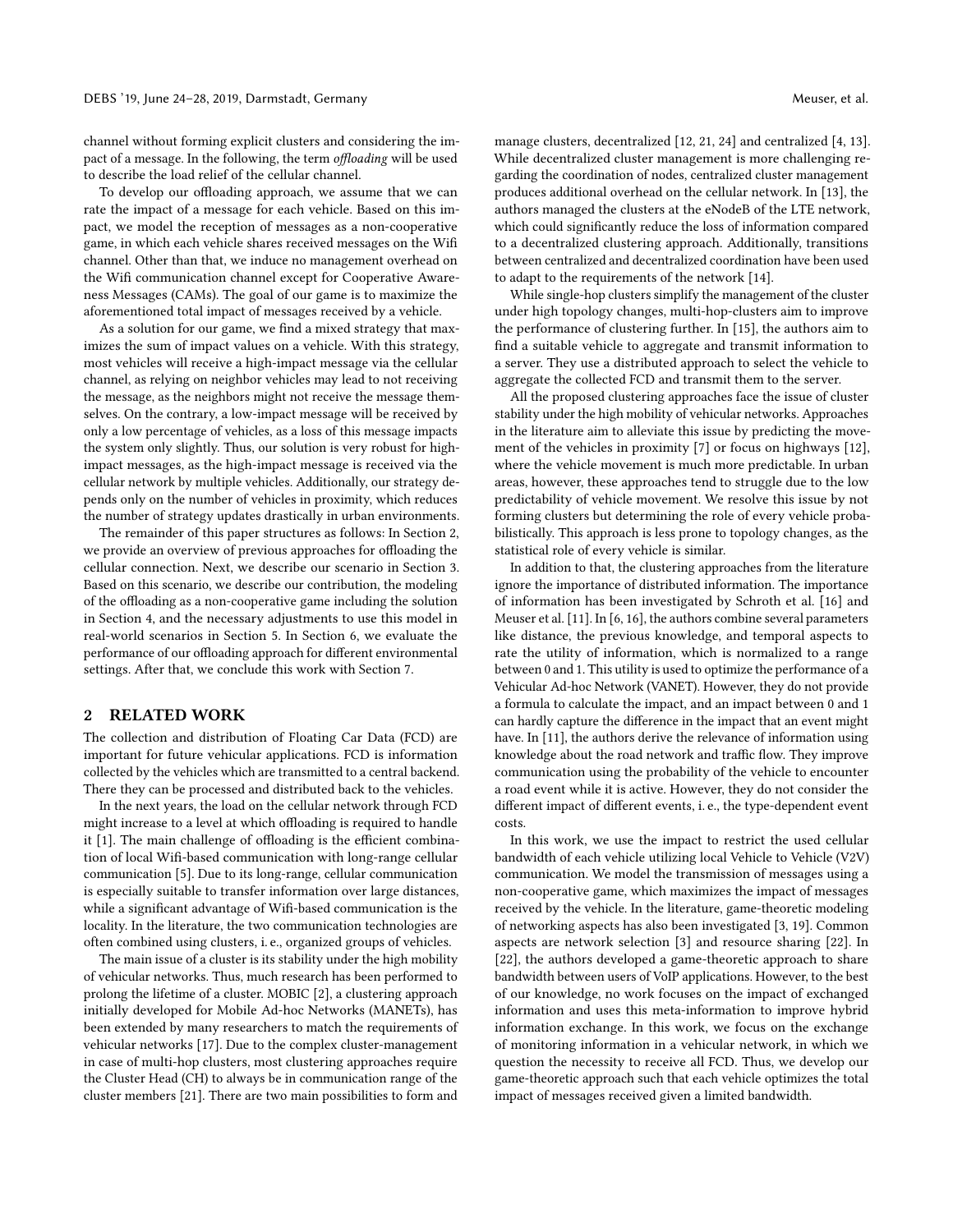<span id="page-2-1"></span>

Figure 1: Visualization of the scenario.

# <span id="page-2-0"></span>3 SCENARIO OVERVIEW

In this chapter, we describe the components and assumptions of the considered scenario. We focus on a scenario in which a centralized backend provides [Floating Car Data \(FCD\)](#page-0-0) to the vehicles using the cellular network. For this purpose, the backend might require the context, especially the position, of the vehicle. We assume that this context is available to the backend, either by the vehicle constantly updating its context using communication or monitoring strategies as presented in [\[25\]](#page-11-22). Based on the vehicle's context, the backend sends information to concerned vehicles. As services like [Multimedia Broadcast/Multicast Service \(MBMS\)](#page-0-0) for cellular broadcasting/multicasting are not deployed widely, we assume that every vehicle is notified individually using a unicast message. [Figure 1](#page-2-1) showcases the scenario we are considering. In this scenario, the backend sends information with an impact  $I$  to vehicles that subscribed to an impact  $I_{min}$ . Once a message is received by a vehicle, the vehicle may distribute it further using Wifi-based communication.

The aim is to reduce the load on the cellular network to stick to certain bandwidth limitations. If the bandwidth consumed exceeds the predefined bandwidth limitations, the amount of transferred information needs to be reduced. In this work, we achieve this by both dropping low-impact information and distributing information locally. Compared to approaches of related work [\[15\]](#page-11-15), we explicitly model the value of information in our networking system. In the following, we will provide a detailed description of the assessment of the impact of information, the components in the scenario, and their tasks in our offloading system.

### 3.1 Impact of Information

We assume that every transmitted [FCD](#page-0-0) in the form of a message  $m$ can be assessed regarding its impact for any vehicle in the network. The impact  $I_c(m)$  of a specific message m is influenced by the type of information and the context of the vehicle c. Regarding the type of information, an accident is generally more important than a speed sign. This impact needs to be predefined for our system by the

automotive company and can be weighted by the accuracy of the provided information like in [\[10\]](#page-11-23).

A standard method to consider the context of the vehicle is by defining an area around an event at which it is considered to be relevant. To capture this context-awareness in our impact function, we define the relevance to be 1 if the vehicle is inside the concerned area or 0 if the vehicle is not inside the concerned area. A more differentiated view on context can be achieved using the work of Meuser et al. [\[11\]](#page-11-3). In their work, the relevance of an event for a vehicle is estimated using the encounter probability of the vehicle and the event. Thus, the relevance considers knowledge about the road network in the relevance assessment.

In this work, we consider the expected impact of an event for a vehicle, i. e., the product of the type-specific impact and relevance. To this end, a vehicle aims to receive events with a high impact, while low-impact information might be dropped in case of a bandwidth shortage.

# 3.2 Exchange of Road Information

In our scenario, vehicles exchange [FCD](#page-0-0) to improve driving comfort and safety. The [FCD](#page-0-0) is detected by the onboard sensors of the vehicle which are limited by their sensor range. Once [FCD](#page-0-0) is sensed, it is shared with other vehicles. While [FCD](#page-0-0) is helpful around the event location, it often provides even more benefit if known at a different location from its sensing location. An example is the propagation of road-blockages or traffic jams which enables rerouting of vehicles.

We assume that every vehicle has cellular and Wifi communication technology available, i. e., it can send information via both interfaces. Each vehicle periodically broadcasts [Cooperative Aware](#page-0-0)[ness Messages \(CAMs\)](#page-0-0) which include the location of the vehicle. The cellular network is mainly used to transmit the perceived [FCD](#page-0-0) to the backend, as the Wifi-based local communication is very slow in propagating messages over large distances. In our model developed in [Section 4,](#page-3-0) we assume that every message transmitted via the cellular network is successfully received.

The backend is responsible for the distribution of [FCD](#page-0-0) to concerned vehicles. Once the backend receives [FCD,](#page-0-0) it determines the concerned vehicles based on their context-aware impact function and pushes the [FCD](#page-0-0) to the concerned vehicles. To realize the backend-triggered distribution of messages, we use the [Pub](#page-0-0)[lish/Subscribe \(Pub/Sub\)](#page-0-0) paradigm enhanced by context information. Notice, that the context of a vehicle is required to calculate the expected impact of an event for a specific vehicle.

Vehicles can restrict the amount of received information by announcing a minimum impact  $I_{min}$  of an event that they consider to be relevant to them. For [Pub/Sub,](#page-0-0) we implemented this via contentbased [Pub/Sub](#page-0-0) which supports filtering based on the content of a notification. Once a vehicle has subscribed to a particular minimum impact, it only receives messages whose impact is at least equal to the announced impact. Similar to other works [\[11\]](#page-11-3), we update the context separately from the subscription, as it has shown to be more effective. Without the cooperation presented in [Section 4,](#page-3-0) the value of the impact in the subscription is chosen such that the predefined bandwidth requirements are met. To this end, the vehicle analyzes the received messages and chooses the bandwidth such that the average bandwidth matches the bandwidth requirements.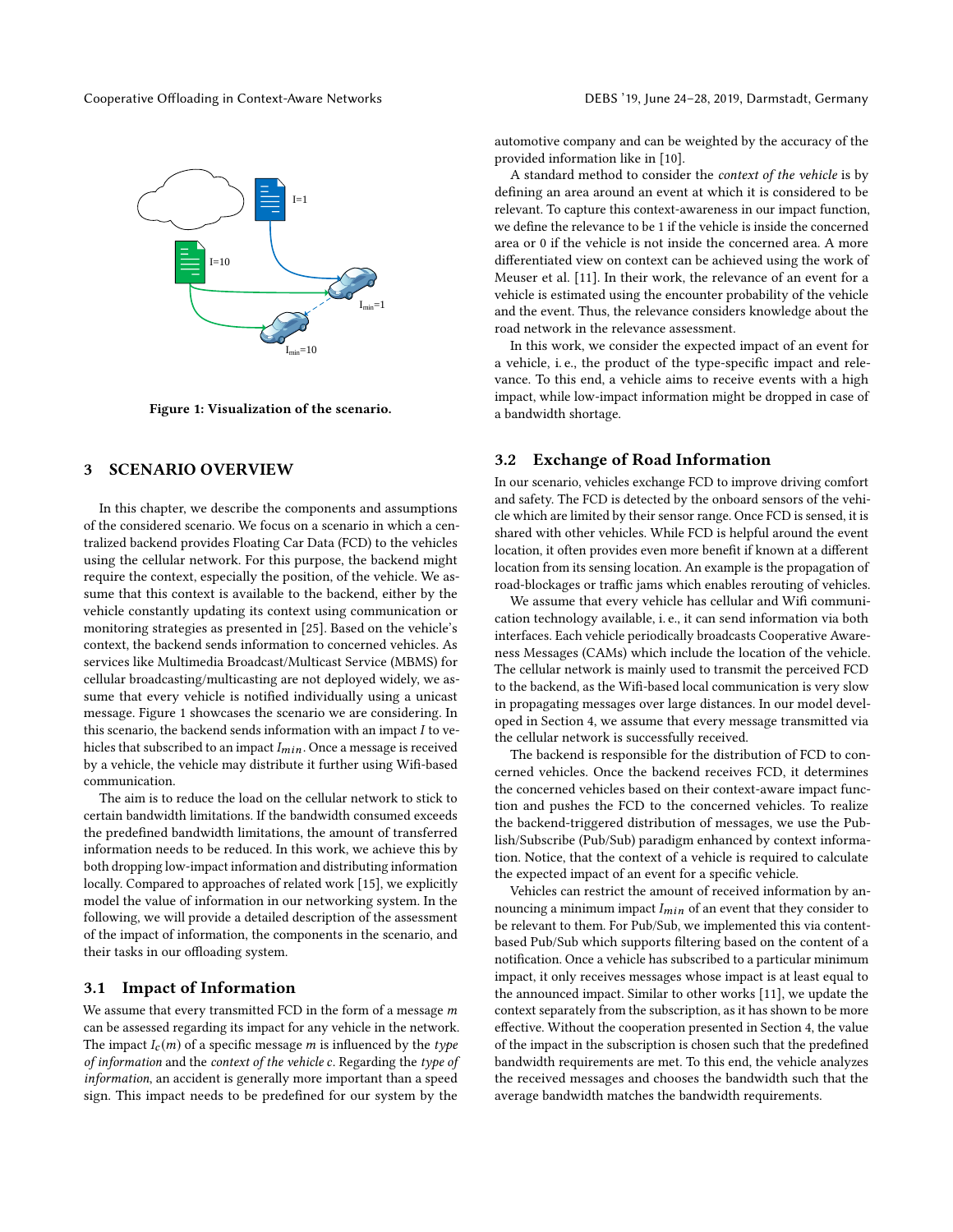# <span id="page-3-0"></span>4 OFFLOADING AS A NON-COOPERATIVE **GAME**

In this section, we model the offloading process as a non-cooperative game, in which each vehicle individually decides on the impact it subscribes to. We assume this game is in the normal form, i. e., all players (vehicles) take their actions (subscriptions) simultaneously. Thus, they cannot consider the actions of the other players in their decision process. As possible actions for each vehicle, the vehicle can act as a receiver for messages with an impact  $I$  above a certain threshold  $I_i$ . The strategy, i. e., the action or combination of actions to be taken is chosen such that it achieves optimal results for the to be taken, is chosen such that it achieves optimal results for the vehicle, i. e., maximizes the sum of impact of the received messages  $m \in M_{recv}$  while sticking to the bandwidth limitations.

We limit the number of possible actions in our modeling by assuming a fixed number  $n<sub>I</sub> + 2$  of possible actions. Each action is associated with an index  $i \in \{0, \ldots, n_I + 1\}$ . If  $i = n_I + 1$ , the action for the vehicle is to disable its cellular network interface and only receive information via Wifi. If  $i \leq n_I$ , the vehicle subscribes to a certain impact L which might include unsubscribing previous imcertain impact  $I_i$  which might include unsubscribing previous impacts. With this subscription, the vehicle  $v$  will receive all messages m with  $I_v(m) \geq I_i$ . The impact values  $I_i$  are ordered by their value,<br>i.e.  $I_i \leq I_i$ . In this work, we use an exponentially distributed i. e.,  $I_i \leq I_{i+1}$ . In this work, we use an exponentially distributed impact  $I_i$  as shown in [Equation 1,](#page-3-1) as an exponential function can capture both very low and very high impact messages. The base of the exponential function  $b > 1$  and the offset  $o$  are chosen to reasonably capture the impact of occurring messages in the system.

<span id="page-3-1"></span>
$$
I_i = \frac{b^i}{o} \tag{1}
$$

In our work, we assumed  $b = 10$  and  $o = 1$  with  $n<sub>I</sub> = 4$ . This combination can capture an impact between 1 and 10000. However, the values of these variables are scenario dependent and need to be adjusted accordingly. Notice that the runtime performance of our approach decreases drastically for high values of  $n_I$  (roughly  $n_I \geq 10$ ) We will discuss the runtime in detail later in Section 4.3.  $n_I > 10$ ). We will discuss the runtime in detail later in [Section 4.3.](#page-5-0)

Additionally to the consideration of impact levels described above, the vehicle needs to stick to predefined bandwidth restrictions. We assume that it is sufficient to set the available bandwidth (in bytes) A per vehicle and that this bandwidth is similar for all vehicles in the network. We assume that this available bandwidth is bounded, as monitoring applications should not reduce the bandwidth available to applications. Notice that we assume that the bandwidth of monitoring applications is generally not restricted by the cell tower, i. e., it is sufficient if the vehicle utilizes this bandwidth on average. However, if the available bandwidth of a cell tower is lower than the sum of the assumed available bandwidths of the vehicles in that cell, message drop would occur. In that case, every vehicle would need to decrease its allocated bandwidth to still stick to the requirements of the mobile network.

To select an appropriate impact given the current network conditions, each vehicle observes the incoming traffic and determines the currently utilized bandwidth. This process is described in more detail in [Section 5.1.](#page-6-1) The output of this monitoring is a vector of bandwidth, for which each entry  $a_i$  describes the bandwidth amount used (in bytes) by messages with an impact between  $I_i$  and

 $I_{i+1}$ . Based on this information, the vehicle can determine the impact it can subscribe to without violating its bandwidth restrictions. Although the vehicle subscribes to only one specific impact, it is still interested in other information if it can receive them without additional load on the cellular network.

We assume all subscription to be a probabilistic subscription, i. e., there is a probability  $p_i$  to subscribe to the impact  $I_i$ . Such a subscription will receive all information with an impact bigher than subscription will receive all information with an impact higher than If an impact higher or equal to  $I_i$ . For a valid combination  $p_i$ ,<br>Equation 2 must hold on average  $I_i$ , i. e., the produced network traffic needs to consider all messages [Equation 2](#page-3-2) must hold on average.

<span id="page-3-2"></span>
$$
\sum_{i=0}^{n_I} p_i \cdot \sum_{j=i}^{n_I} a_j \le A \tag{2}
$$

 $i=0$   $j=i$ <br>In the following, we describe how to find a strategy (a combination of  $p_i$ ), that maximizes the total impact of messages received by<br>the vehicle We will solve this problem for two cases: (i) vehicles the vehicle. We will solve this problem for two cases: (i) vehicles without any form of cooperation, and (ii) our contribution, in which implicit cooperation between vehicles is utilized.

# 4.1 Optimal Impact without Shared Bandwidth

In a system where vehicles must not share bandwidth (i. e., cannot receive messages via Wifi), each vehicle adjusts the impact such that the bandwidth requirements are met. Based on the bandwidth observations  $a_i$  and the impact of messages  $I_i$ , the vehicle starts<br>aiming to receive all information of highest impact i.e. set the coraiming to receive all information of highest impact, i. e., set the corresponding probability  $p_i$  to 1. If all available messages of this event type are received, the vehicle chooses the state with the second highest impact-bandwidth ratio and aims to set the probability of that state to 1. Notice, that by increasing the probability of a state *i* will benefit the message reception of the state  $j|j > i$ , thus,  $p_j$  is reduced by the same amount that  $h_i$  is increased reduced by the same amount that  $p_i$  is increased.<br>However without cooperation, each vehicle

However, without cooperation, each vehicle will drop a large share of the available messages as the bandwidth reserved for this purpose is generally not sufficient. In this work, we aim to increase the number of received messages by coordinating vehicles implicitly. Thus, the vehicles cooperate and manage their subscriptions locally to lower the number of received events. Once a vehicle receives a new message from the backend, it broadcasts the message locally to notify nearby vehicles.

### 4.2 Optimal Impact with Shared Bandwidth

In this approach, the vehicles aim to cooperate to increase the total impact of received messages. As the cooperating vehicles are in Wifi communication range, we assume that the impact of a message  $m$  for them is similar, i. e.,  $I_v(m)$  will be denoted as  $I(m)$  in the following. [Section 5.2](#page-7-0) describes how the difference in vehicle context can be considered. Based on the impact values of the received messages, the utility function  $u$  is shown in [Equation 3](#page-3-3) which equals the sum of the impact values of the received messages.

<span id="page-3-3"></span>
$$
u = \sum_{m \in M_{recv}} I(m) \tag{3}
$$

 $\mathit{m} \in M_{recv}$  <br> The vehicles again information via Wifi-based communication technology. Thus, not every vehicle needs to be subscribed to receive the necessary information.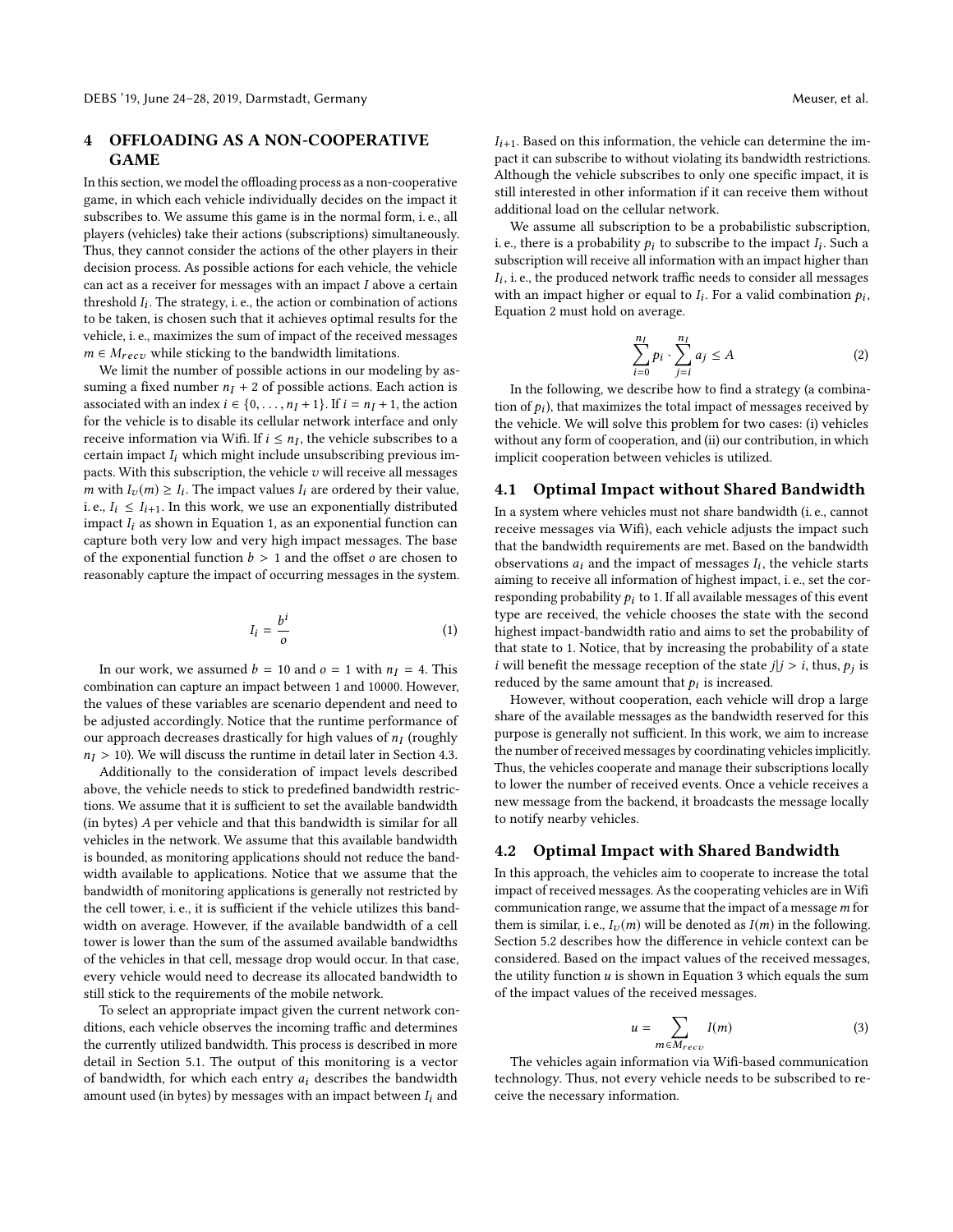Cooperative Offloading in Context-Aware Networks DEBS '19, June 24–28, 2019, Darmstadt, Germany

One possibility, which has also been investigated in the literature, is the creation of communication clusters, in which one vehicle is responsible for the communication with the backend. The issue is the potential disconnects of cluster members from the cluster head and the dependency of all the vehicles from one vehicle. To circumvent this issue, we propose an approach to share the bandwidth between vehicles and reduce the consumed bandwidth without explicitly assigning roles to every vehicle. We model the sharing process of bandwidth as a non-cooperative game.

In this game, every vehicle has a set of  $n<sub>I</sub> + 2$  possible options, out of which it chooses the currently optimal strategy  $\vec{p}$ . Using explicit coordination, a vehicle could follow a pure strategy very efficiently, while vehicles in proximity can rely on that vehicle. As we do not want to utilize explicit coordination, we aim to find an optimal mixed strategy that can be derived using available knowledge. As there are potentially multiple mixed strategies fulfilling that requirement, we are searching for the strategy which maximizes the overall impact of messages received by the vehicles. To reduce the load on the local Wifi-based communication channel, we send no management messages on the Wifi channel.

As we do not exchange messages for explicit cooperation, each vehicle needs to estimate the strategies of the vehicles in its proximity. For this, we assume that the local environment of two nearby vehicles is comparable. The similarity of the environment decreases with increasing distance between the vehicles, but for vehicles in communication range the similarity is sufficient to achieve reliable results for the communication quality.

For our non-cooperative game, a vehicle will only stick to a particular strategy if this strategy is a Nash equilibrium, i. e., no change in the probabilities  $p_i$  will improve the utility of a vehicle. We will show that our proposed solution is a Nash equilibrium in [Section 4.4.](#page-6-2)

In our game, we aim to maximize the utility shown in [Equation 3,](#page-3-3) thus we derive the utility based on the strategy  $\vec{p}$ . As a message can be received via either Wifi or cellular communication, both channels need to be considered in the calculation. The first possibility is to receive the message via the cellular network. The probability  $p_i^c$ <br>to receive a message with an impact L via the cellular channel is to receive a message with an impact  $I_i$  via the cellular channel is<br>shown in Equation 4. This probability is calculated by summing all shown in [Equation 4.](#page-4-0) This probability is calculated by summing all probabilities which refer to subscriptions with less or equal impact compared to  $I_i$ .

<span id="page-4-0"></span>
$$
p_i^c = \sum_{j=0}^i p_j \tag{4}
$$

The second possibility is to receive the message via Wifi, i. e., a vehicle in proximity has received the message via the cellular network and broadcasted it via Wifi. As stated above, we assume that each vehicle locally broadcasts messages which it receives via the cellular network. Additionally, we assume that the Wifi channel is sufficiently empty so that shared payload messages transmitted via Wifi can be received. The probability  $p_i^w$  to receive a message<br>with impact L via Wifi is shown in Equation 5, where *z* is the with impact  $I_i$  via Wifi is shown in [Equation 5,](#page-4-1) where  $v$  is the number of vehicles in provinity. It is calculated as the probability number of vehicles in proximity. It is calculated as the probability that any of the nearby vehicles has received the message, i. e., not none of the nearby vehicles have received the message. As we

assumed a similar environment for all vehicles, the probabilities for nearby vehicles can be assumed to be similar.

<span id="page-4-1"></span>
$$
p_i^{\mathcal{W}} = 1 - (1 - p_i^c)^{\mathcal{U}}
$$
 (5)

 $p_i^W = 1 - (1 - p_i^c)^U$  (5)<br>Overall, a vehicle receives a message if the vehicle receives the message either via the cellular network or via Wifi. This is logically similar to the probability that the vehicle does not receive the message neither via the cellular network nor via Wifi. Based on this, the total probability  $p_i^t$  for a vehicle to receive a message via<br>any network interface can be calculated according to Equation 6. any network interface can be calculated according to [Equation 6.](#page-4-2)

<span id="page-4-2"></span>
$$
p_i^t = 1 - (1 - p_i^c) \cdot (1 - p_i^w) = 1 - (1 - p_i^c)^{v+1}
$$
 (6)

 $p_i^t = 1 - (1 - p_i^c) \cdot (1 - p_i^w) = 1 - (1 - p_i^c)^{v+1}$  (6)<br>Based on this probability, the expected utility  $\overline{u}(p_0, \dots, p_{n_i})$  for a<br>viele can be calculated according to Equation 7. In the following vehicle can be calculated according to [Equation 7.](#page-4-3) In the following, we will refer to  $\overline{u}(p_0,\ldots,p_{n_I})$  as  $\overline{u}$  for readability purposes.

<span id="page-4-3"></span>
$$
\overline{u}(p_0,\ldots,p_{n}) = \sum_{j=0}^{n} \left[ a_j \cdot I_j \cdot p_j^t \right] \tag{7}
$$

The challenge is to choose the values  $p_i$  for  $i \in \{0, ..., n_I\}$  such the expected utility  $\overline{u}$  of messages received by a vehicle is that the expected utility  $\overline{u}$  of messages received by a vehicle is maximized. To find the optimal solution, we partially derive  $\overline{u}$  for all  $p_i$  and solve the resulting equations. The derivative is shown in [Equation 8.](#page-4-4) This assumes that  $p_i$  is always non-zero because<br>otherwise this derivative could not be calculated. As we cannot otherwise this derivative could not be calculated. As we cannot assume that  $p_i$  is always non-zero, we always consider the case<br> $p_i = 0$  and  $p_i \neq 0$  separately. In Section 4.3 we describe in detail  $p_i = 0$  and  $p_i \neq 0$  separately. In [Section 4.3](#page-5-0) we describe in detail how  $p_i = 0$  is handled.

<span id="page-4-4"></span>
$$
\frac{\delta \overline{u}}{\delta p_l} = -\sum_{j=0}^{n_I} \left[ a_j \cdot I_j \cdot \left( -\frac{\delta p_j^c}{\delta p_l} \right) \cdot (v+1) \cdot (1 - p_j^c)^v \right] = 0 \quad (8)
$$

The individual values of  $p_i$  are not independent of each other, as [Equation 2](#page-3-2) limits the allowed values for  $p_i$ . Based on these limits, we derive the value of  $p_i$  depending on the other values  $p_i$  for we derive the value of  $p_0$  depending on the other values  $p_i$  for  $i \in \{1, ..., n_I\}$  based on [Equation 2](#page-3-2) as shown in [Equation 9.](#page-4-5) We assume that every vehicle will always use the maximum available bandwidth, as additional information can only increase the total impact of messages received by a vehicle.

<span id="page-4-5"></span>
$$
p_0 = \frac{A - \sum_{i=1}^{n_I} p_i \cdot \sum_{j=i}^{n_I} a_j}{\sum_{j=0}^{n_I} a_j}
$$
(9)

Additionally to this limitation,  $p_i \geq 0$  and  $\sum_{i=0}^{n_i} p_i \leq 1$  must<br>ld. We ensure that by discarding every solution that does not Additionally to this infinite ton,  $p_i \ge 0$  and  $\sum_{i=0} p_i \le 1$  must<br>hold. We ensure that by discarding every solution that does not match these requirements. [Equation 8](#page-4-4) can be further simplified by dividing the sum into two sums, the summands with  $j < l$  and the summands with  $j \geq l$ . This is, as  $p_j^c$  in [Equation 4](#page-4-0) contains  $p_l$  for  $i > l$  and thus the derivative differential is assault  $l \leq i$ . However  $j \geq l$  and, thus, the derivative differs from the case if  $l < j$ . However,  $l \geq l$  and derivative of as  $p_0$  depends on all  $p_l$  according to [Equation 9,](#page-4-5) the derivative of  $p_0$  for  $p_l$  is always non-zero and needs to be considered separately.<br>The calculation of the derivative of  $p_c^c$  is shown in Equation 10. The calculation of the derivative of  $p_j^c$  is shown in [Equation 10.](#page-4-6)

<span id="page-4-6"></span>
$$
\frac{\delta p_j^c}{\delta p_l} = \begin{cases}\n\frac{\delta p_0}{\delta p_l} & \text{if } l < j \\
\frac{\delta p_0}{\delta p_l} + 1 & \text{if } l \ge j\n\end{cases} \tag{10}
$$

j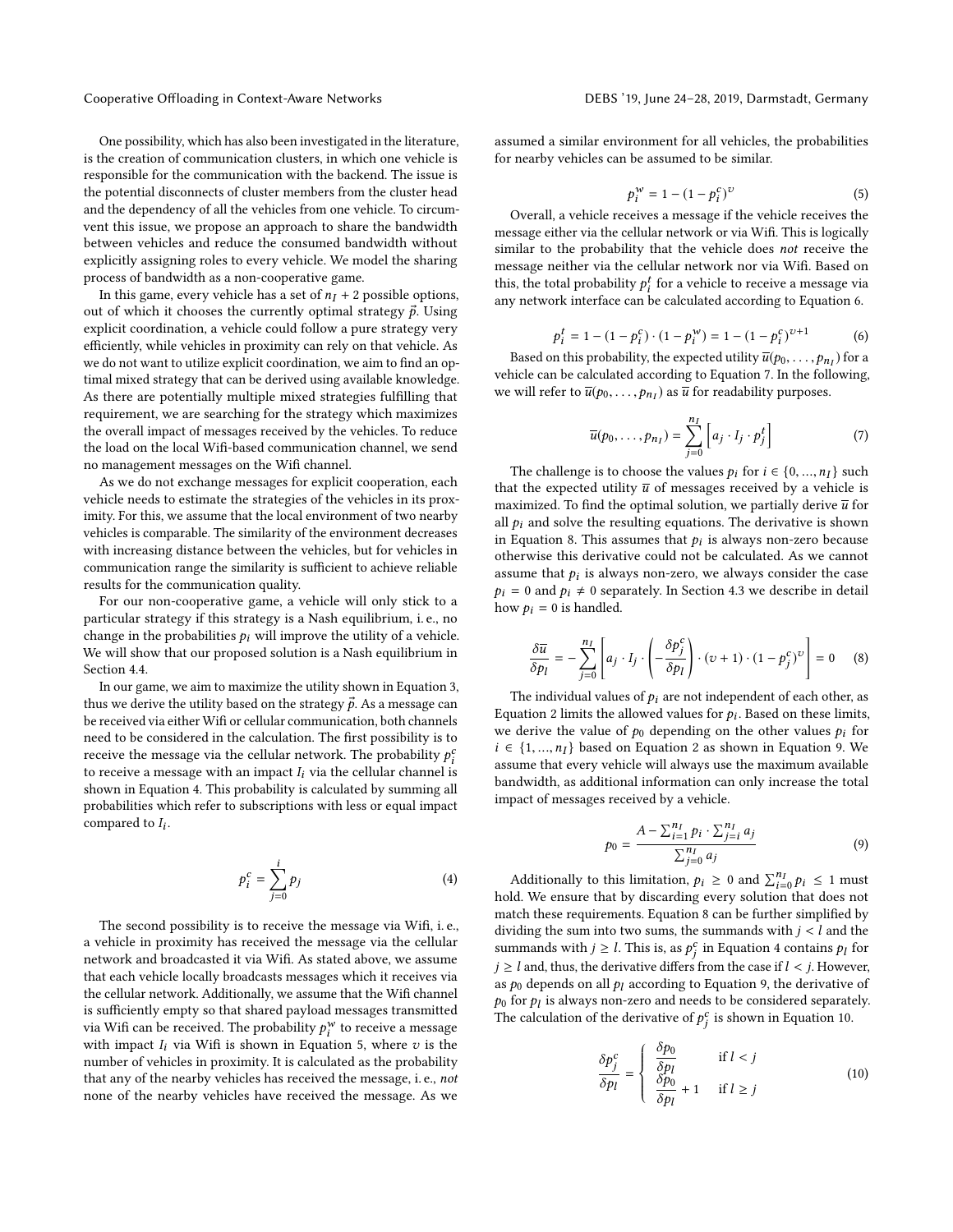For the calculation of  $p_0$ , we need to account for the dependency of  $p_0$  from all  $p_i | 1 \le i \le n_I$ . Thus, the derivative of  $p_0$  based on Equation 9 is shown in Equation 11 [Equation 9](#page-4-5) is shown in [Equation 11.](#page-5-1)

<span id="page-5-1"></span>
$$
\frac{\delta p_0}{\delta p_l} = -\frac{\sum_{j=l}^{n_l} a_j}{\sum_{j=0}^{n_l} a_j} \tag{11}
$$

Using the results from [Equation 10](#page-4-6) and from [Equation 11,](#page-5-1) we can simplify [Equation 8.](#page-4-4) The resulting equation is shown in [Equation 12.](#page-5-2) The factors  $\alpha_l$ ,  $\beta_l$ , and  $B_j$  are defined in [Table 1.](#page-5-3)  $\alpha_l$  and  $\beta_l$  can be extracted from the respective sums as they are independent of *i* extracted from the respective sums as they are independent of j.

<span id="page-5-2"></span>
$$
\frac{\delta \overline{u}}{\delta p_l} = \left[ -\alpha_l \cdot \sum_{j=0}^{l-1} B_j - \beta_l \cdot \sum_{j=l}^{n_l} B_j \right] = 0 \tag{12}
$$

To calculate the value for  $p_l$  given  $p_i|i \lt l$  is known, we aim to<br>the derivatives for  $p_i$ , and  $p_i$  to be equal as both of them are set the derivatives for  $p_{l+1}$  and  $p_l$  to be equal, as both of them are<br>0. However,  $B_l(i) > l$  cannot be calculated, as  $p_l(i) > l$  is not known 0. However,  $B_i|i \geq l$  cannot be calculated, as  $p_i|i \geq l$  is not known.<br>Thus, we aim to eliminate all  $B_i|i \geq l$  from our equations. For Thus, we aim to eliminate all  $B_i|i \rangle l$  from our equations. For this purpose we divide Equation 12 by  $-\beta$ , to obtain Equation 13 this purpose, we divide [Equation 12](#page-5-2) by  $-\beta_l$  to obtain [Equation 13.](#page-5-4)<br>Notice that −β, is always non-zero for  $l > 0$ . Notice that  $-\beta_l$  is always non-zero for  $l > 0$ .

<span id="page-5-4"></span>
$$
-\frac{\alpha_l}{\beta_l} \cdot \sum_{j=0}^{l-1} B_j + \sum_{j=l}^{n_l} B_j = 0
$$
 (13)

 $\begin{array}{cc} r & j=0 & j=l \\ \text{Now, we use the derivative representation in Equation 13 to set } \end{array}$  $\begin{array}{cc} r & j=0 & j=l \\ \text{Now, we use the derivative representation in Equation 13 to set } \end{array}$  $\begin{array}{cc} r & j=0 & j=l \\ \text{Now, we use the derivative representation in Equation 13 to set } \end{array}$ the derivatives for  $p_{l+1}$  and  $p_l$  equal. After some transformations, we obtain [Equation 14.](#page-5-5) As the sums for  $j > l + 1$  are equal for both sides, we can remove them to calculate  $p_l$ .

<span id="page-5-5"></span>
$$
-\frac{\alpha_l}{\beta_l} \cdot \sum_{j=0}^{l-1} B_j + B_l = -\frac{\alpha_{l+1}}{\beta_{l+1}} \cdot \sum_{j=0}^{l} B_j
$$
 (14)

Based on [Equation 14,](#page-5-5) we need to extract  $B_l$  to calculate  $p_l$ . After the transforms, we obtain  $B_l$  as shown in Equation 15. some transforms, we obtain  $B_l$  as shown in [Equation 15.](#page-5-6)

<span id="page-5-6"></span>
$$
B_{l} = \frac{\left[\frac{\alpha_{l}}{\beta_{l}} - \frac{\alpha_{l+1}}{\beta_{l+1}}\right] \cdot \sum_{j=0}^{l-1} B_{j}}{\left[1 + \frac{\alpha_{l+1}}{\beta_{l+1}}\right]}
$$
(15)

[Equation 15](#page-5-6) does only depend on  $B_i | i < l$  which can be calcu-<br>ad using the calculuse  $\alpha_{i+1}$  and  $\beta_{i+1}$  can be calculated using the lated using  $p_i$ . The values  $\alpha_{l+1}$  and  $\beta_{l+1}$  can be calculated using the known number of received messages  $a_i$ . Notice that for  $l = n + 1$ known number of received messages  $a_i$ . Notice that for  $l = n + 1$ ,<br> $\alpha_i = 0$  and  $\beta_i = 1$ . Using the definition of B, and Equation 4.  $\alpha_{l+1} = 0$  and  $\beta_{l+1} = 1$ . Using the definition of  $B_l$  and [Equation 4,](#page-4-0) we can derive  $p_l$  from  $B_l$  as shown in [Equation 16.](#page-5-7)

<span id="page-5-7"></span>
$$
p_l = 1 - \sqrt[n]{\frac{B_l}{I_l * a_l}} - \sum_{j=0}^{l-1} p_j
$$
 (16)

Notice, that  $p_l$  might be lower than 0 or higher than 1, in this set the ontimal solution is not possible considering all possible case, the optimal solution is not possible considering all possible actions are considered valid, i. e.,  $p_i | p_i \neq 0$ . There is always at least one combination of  $p_i | p_i \neq 0$ , which provides a possible solution. As we require all  $p_i \mid i < l$  to calculate  $p_l$ , we need to determine the very first  $p_0$ . Thus,  $p_0$  is required to find the optimal strategy for very first  $p_0$ . Thus,  $p_0$  is required to find the optimal strategy for our non-cooperative game. In the next chapter, we discuss how the optimal strategy is determined.

<span id="page-5-3"></span>

| Variable                                       | Description                                                                                         |  |
|------------------------------------------------|-----------------------------------------------------------------------------------------------------|--|
| i, j, k                                        | Counter variables                                                                                   |  |
| $\bar{I}$                                      | Impact of a message                                                                                 |  |
| $n_I$                                          | Number of possible actions in the subscription model                                                |  |
| $\overline{I_i}$                               | Impact associated with action of index i                                                            |  |
| pi                                             | Probability to subscribe to impact $I_i$                                                            |  |
|                                                | Number of vehicles in Wifi communication range                                                      |  |
| $\frac{v}{p_i^c}$                              | Probability to receive a message with impact $I_i$ via                                              |  |
|                                                | the cellular network                                                                                |  |
| $p_i^w$                                        | Probability to receive a message with impact $I_i$ via                                              |  |
|                                                | Wifi                                                                                                |  |
| $p_i^t$                                        | Probability to receive a message with impact $I_i$ via                                              |  |
|                                                | any network interface                                                                               |  |
| $\overline{B_i}$                               | $a_i \cdot I_i \cdot (1 - p_i^c)^v$                                                                 |  |
|                                                | $\sum_{i=i}^{n_I} a_j$                                                                              |  |
| $\alpha_i$                                     | $\sum_{j=0}^{n_I} a_j$                                                                              |  |
| $\beta_i$                                      |                                                                                                     |  |
|                                                | $\frac{\sum_{j=0}^{L} \sum_{j=i}^{n_I} a_j}{1 - \frac{\sum_{j=i}^{n_I} a_j}{\sum_{i=0}^{n_I} a_j}}$ |  |
| Table 1: Used variables and their description. |                                                                                                     |  |

### <span id="page-5-0"></span>4.3 Calculation of the Optimal Strategy

In the calculation process of the optimal strategy, we have two challenges to be solved: (i) the consideration of  $p_i = 0$  for some i and (ii) the calculation of the initial probability  $p_0$ .

For the first challenge, we investigate all combinations of  $p_i$  with either  $p_i = 0$  or  $p_i \neq 0$ . This leads to  $2^{n_i+1} - 1$  possible combina-<br>tions to investigate  $A \in \mathbb{R}$  cannot exclude any of these possible tions to investigate. As we cannot exclude any of these possible combinations, we calculate the probabilities for every possibility and select the solution with the highest utility. However, if  $n_I$  is<br>very big this process induces much computational overhead. Thus very big, this process induces much computational overhead. Thus,  $n_I$  should generally be smaller or equal to 10. If  $p_i = 0$ , the action i has no impact on the system and can thus be removed from the action space. This increases both the amount  $a_{i-1}$  by  $a_i$  and the product of impact and amount  $I_{i-1} \cdot a_{i-1}$  by  $I_i \cdot a_i$ , as the probability<br> $\Delta_{i}$ , a captures the messages of state  $i$ , If  $i = 0$ , there is no possible  $p_{i-1}$  captures the messages of state *i*. If  $i = 0$ , there is no possible action  $i - 1$ , thus, the action is discarded from the system.

For the second challenge, we need to determine  $p_0$  based on the available actions  $p_i | p_i \neq 0$  such that the resulting  $\overline{u}$  is maximized. As stated in the previous chapter,  $p_0$  cannot be easily calculated as it is only possible to calculate  $p_l$  based on  $p_{l-1}$ . However, we can determine the value for  $p_0$  using a heuristic which doubles its can determine the value for  $p_0$  using a heuristic which doubles its accuracy every step. It starts with  $p_0 = 0.5$  and a step-width of  $s = 0.25$ . Then the following process is executed until a sufficient accuracy is reached. Based on derivative of  $p_0$ , choose the next probability  $p_0^*$ : If the derivative is greater than 0, then  $p_0^* = p_0 + s$ ,<br>else  $p^* = p_0 - s$ . After that the step-width s is halved else  $p_0^* = p_0 - s$ . After that, the step-width s is halved.<br>To use our beuristic for determining to use need.

To use our heuristic for determining  $p_0$ , we need to calculate the derivative of  $\overline{u}$  for  $p_0$  which is described in [Equation 8.](#page-4-4) For this equation, we require the derivative of  $p_j^c$  for  $p_0$ , which is shown in<br>Fourtion 17. Notice that the derivative of n. for n. is determined [Equation 17.](#page-6-3) Notice that the derivative of  $p_{n_1}$  for  $p_0$  is determined<br>with a similar idea as Equation 9 by expressing  $p_{n_1}$  as combination with a similar idea as [Equation 9](#page-4-5) by expressing  $p_{n_I}$  as combination<br>of the other probabilities of the other probabilities.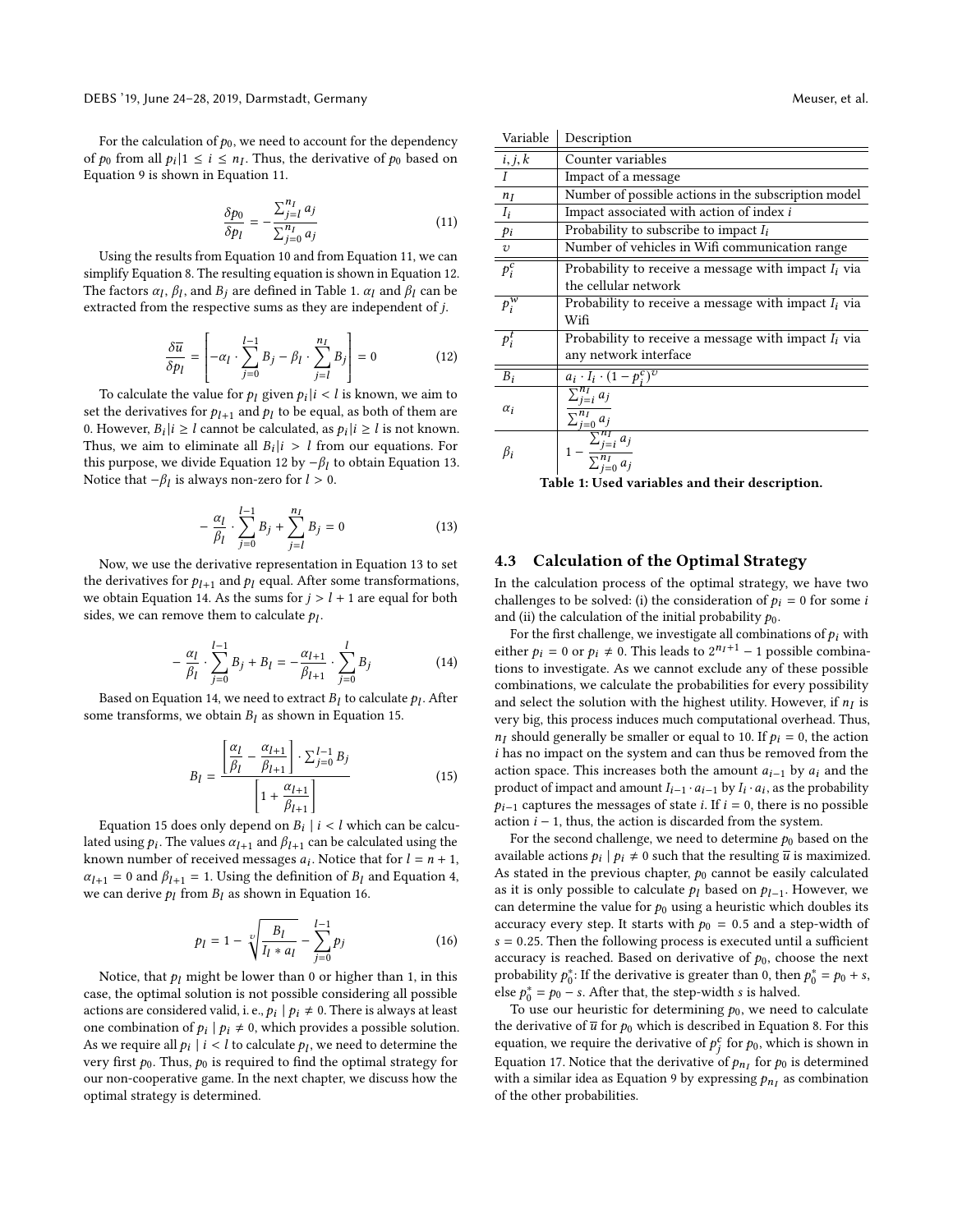Cooperative Offloading in Context-Aware Networks DEBS '19, June 24–28, 2019, Darmstadt, Germany

<span id="page-6-3"></span>
$$
\frac{\delta p_j^c}{\delta p_0} = \begin{cases} 1 & \text{if } j < n_I \\ 1 + \frac{\delta p_{n_I}}{\delta p_0} & \text{if } j = n_I \end{cases}
$$
(17)

As the second derivative of  $\overline{u}$  for  $p_0$  is always negative (for  $v > 1$ ), assume that there is at maximum one solution. That is as the we assure that there is at maximum one solution. That is, as the derivative  $p_j^c$  for  $p_0$  (the only factor which could be both positive<br>and negative denoming an i) is agreed and thus always negitive and negative depending on j) is squared and thus always positive.<br>If the calculation of the fails, we evaluate another combination of

If the calculation of  $p_0$  fails, we evaluate another combination of at least one solution, as we can always fall back to the approach  $p_i | p_i \neq 0$  is evaluated until we find a solution. We can always find without shared bandwidth. If multiple valid combinations of  $p_i$  are found, we use the one with the highest utility  $\overline{u}$ .

### <span id="page-6-2"></span>4.4 Stability Considerations

Our approach relies on implicit cooperation between vehicles. However, an essential aspect of approaches of non-cooperative game theory is the stability of the found solution, i. e., if the found solution is a Nash-equilibrium. A Nash-equilibrium is achieved if no actor in the system can improve its outcome by solely changing its strategy.

As mentioned previously, the vehicle's strategy is a mixed strategy, i. e., it has a certain probability to follow the pure strategy to subscribe to a certain impact. To prove the stability of our system, we need to show that, given all other vehicles follow the proposed strategy, a single vehicle has no advantage of adapting its strategy. Thus, we show that the previously found solution is a maximum even if a single vehicle adapts its probability vector. We prove this using the partial derivative of a modified utility function.

In this utility function, we differentiate between the probabilities of the other vehicles  $p_j^c$  and the probabilities of the ego-vehicle  $q_j^c$ <br>casebourn in Equation 18 as shown in [Equation 18.](#page-6-4) j

<span id="page-6-4"></span>
$$
\overline{u}_q(q_0, \dots, q_{n_I}, p_0, \dots, p_{n_I}) = \sum_{j=0}^{n_I} \left[ a_j I_j \cdot (1 - (1 - q_j^c) \cdot (1 - p_j^c)^v) \right]
$$
\n(18)

In the following, we refer to  $\overline{u}_q(q_0, \ldots, q_{n_I}, p_0, \ldots, p_{n_I})$  as  $\overline{u}_q$ .<br>We derive the utility from Equation 18 partially for a, we get the If we derive the utility from [Equation 18](#page-6-4) partially for  $q_l$ , we get the result shown in Equation 19. If this derivative is 0 for all  $q_l$  and the result shown in [Equation 19.](#page-6-5) If this derivative is 0 for all  $q_l$  and the second derivative is always smaller or equal 0, we are certain that the utility is maximized and the vehicle has no incentive to adapt its strategy.

<span id="page-6-5"></span>
$$
\frac{\delta \overline{u}_q}{\delta q_l} = -\sum_{j=0}^{n_I} \left[ a_j \cdot I_j \cdot \left( -\frac{\delta q_j^c}{\delta q_l} \right) \cdot (v+1) \cdot (1 - p_j^c)^{\nu} \right] \tag{19}
$$

We observe that the equations [Equation 8](#page-4-4) and [Equation 19](#page-6-5) are quite similar, except for the fact that they contain different derivatives. As we already showed that [Equation 8](#page-4-4) is 0 for our developed solution, we need to show that the value for the derivative of  $q_j^c$ <br>for a masslate he sayed to the derivative of for a to maximize the for q<sub>l</sub> needs to be equal to the derivative  $p_j^c$  for  $p_l$  to maximize the utility for  $p_i = q_i \forall i \in \{0, ..., n_I\}$ . This is shown in [Equation 20.](#page-6-6)

<span id="page-6-6"></span>
$$
\frac{\delta q_j^c}{\delta q_l} = \frac{\delta p_j^c}{\delta p_l} \tag{20}
$$

[Equation 20](#page-6-6) holds as long as the ego-vehicle utilizes its assigned bandwidth fully. It is evident, that a reduction of bandwidth for the ego-vehicle cannot increase the number of messages received; thus, no improvement can be gained from not utilizing the bandwidth.

Additionally, we observe that the derivative of [Equation 19](#page-6-5) is independent of  $q_l$ , i.e., the second derivative for  $q_l$  is always 0.<br>That means that a single vehicle can neither improve nor reduce That means that a single vehicle can neither improve nor reduce the utility of itself as long as it sticks to its assigned bandwidth.

Based on the same argument, we can also exclude any strategy for a different set of  $p_i | p_i \neq 0$ . As this different strategy has not been chosen initially and no other strategy with the same  $p_i | p_i \neq 0$ . been chosen initially, and no other strategy with the same  $p_i | p_i \neq 0$ <br>can outperform the initially found strategy we can state that the can outperform the initially found strategy, we can state that the found mixed strategy is a Nash equilibrium. Consequently, the found solution is stable and valid in a non-cooperative game.

# <span id="page-6-0"></span>5 REQUIRED ADAPTATIONS FOR REAL-WORLD APPLICATION

In the previous section, we modeled the sharing of bandwidth between vehicles as a non-cooperative game. In this section, we review the necessary assumptions and discuss the potentially required adaptations for real-world scenarios application. The reviewed assumptions are the estimation of the number of received messages, the locality of messages, and the fluctuation of subscriptions.

### <span id="page-6-1"></span>5.1 Estimation of the Number of Messages

In our model, the number of received messages of each state  $a_i$  is an essential meta-information required for our approach. We assumed essential meta-information required for our approach. We assumed that the number of messages received at the different impact levels is known, which cannot be assumed in real-world networks. If this number is not correct, our approach might not stick to the bandwidth requirements or even underestimate the impact of lost messages. This would drastically reduce the performance of our approach. To alleviate this issue, we propose a monitoring concept which estimates the number of messages per impact level.

The issue of the monitoring of received messages is the probabilistic aspect involved: As each vehicle only subscribes probabilistically, it is hard to monitor the actual number of transmitted messages. That is, a message might be received multiple times or dropped randomly. We account for the multiple receptions of messages, as we assume that duplicates can be detected by informationspecific properties like the value, location, and detection date. A vehicle cannot directly detect the number of messages that it has not received. However, as stated in the previous section, each vehicle can estimate the strategy of the vehicles in its proximity. To account for messages that have not been received, we weight each received message based on the probability that it has been received via either channel. Based on [Equation 6,](#page-4-2) we derive the weight  $w_i$  of a message which is between  $I_i$  and  $I_{i+1}$  as shown in [Equation 21.](#page-6-7)

<span id="page-6-7"></span>
$$
w_i = \frac{1}{p_i^t} = \frac{1}{1 - (1 - p_i^c)^{v+1}}
$$
(21)

 $\begin{bmatrix} r_i & r_i \\ r_i & r_i \end{bmatrix}$ <br>By setting the weight to this value, the vehicle monitors the number of received messages correctly, although the variation is higher due to the probabilistic behavior. However, the number of messages is determined over a larger period, as we do not expect much change in the rate of received messages. Due to this large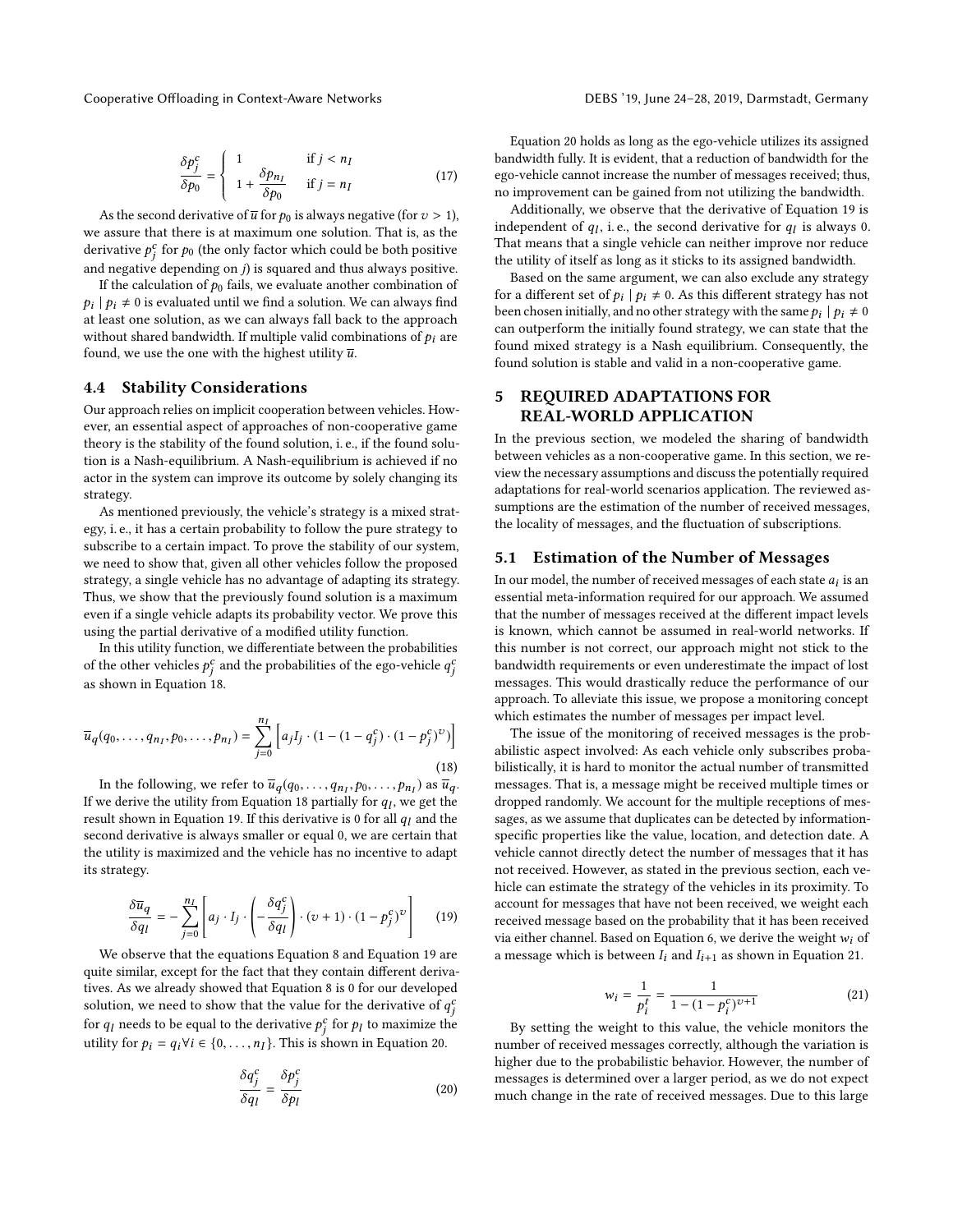monitoring periods, the fluctuation is expected to have a low impact on the system if  $p_i^c$  is high. For low  $p_i^c$ , we limit the weight of a<br>message to 10, as the evaluation has shown that a single message message to 10, as the evaluation has shown that a single message received if  $p_i^c$  is low can heavily worsen the system performance.<br>Using this approach, the vehicle can only monitor message

Using this approach, the vehicle can only monitor messages which have a higher impact than the minimum impact it might subscribe. That is, the probability of subscribing to the state 0 might be  $p_0 = 0$ , thus, the vehicle will not receive any messages between  $I_0$  and  $I_1$  and, thus, cannot estimate the rate of received messages.

A possibility to solve this issue is to limit the minimum allowed  $p_0$  to a certain value, which would slightly decrease the performance of our system but ensures that even this state can be monitored. In the remainder of this work, we will not set a minimum value for  $p_0$ , as the vehicle does generally not require the number of messages of  $p_0$  if the probability for it to subscribe to it is 0, as it will not switch to that state even with cooperation.

### <span id="page-7-0"></span>5.2 Locality of Cellular Distributed Messages

As an input to our approach, we require the number of vehicles in proximity. Due to topological changes and context-awareness, the number of vehicles in communication range cannot be used directly. The locality of the distributed messages might impact the performance of our approach. The reason for that is the assumption that all vehicles in proximity of the ego-vehicle behave similarly to the ego-vehicle. However, if the messages received by a vehicle differs from the messages received by the ego-vehicle, the egovehicle cannot rely on this vehicle to provide these messages via Wifi. Thus, the number of vehicles usable for offloading is lower, which lowers the overall performance of our approach.

To account for this issue, the vehicles consider the dissemination approach used by the backend. If the backend uses a context-aware dissemination approach, the ego-vehicle may only cooperate with vehicles which share a similar context. This has no impact if a message is broadcasted in the system, while Geocast-based dissemination approaches are influenced. Next, we discuss the influence of the different dissemination strategies.

5.2.1 Broadcast. For the network-broadcast of messages, there is no impact of this issue as no context is used for the dissemination of messages. That is, as there are no vehicles to which a message is not transmitted. Thus, the assumption that each vehicle is similar holds for broadcasting messages in the systems and no adaptations are necessary. To reduce the impact of topology changes proactively, we still reduce the number of neighbors slightly such that the impact of a single vehicle is minimized.

5.2.2 Geocast. For the Geocast approach, the distance between the ego-vehicle and the vehicles in proximity in relation to the Geocast area is pivotal. That is, the area of the Geocast is essential for an ego-vehicle barely in range of the dissemination. While this vehicle relies on its neighbors to receive the message, some of the neighbors are not in dissemination range anymore. Thus, these vehicles do not receive the message and, thus, cannot forward it to the ego-vehicle. The ego-vehicle cannot decide if a vehicle in its neighborhood is in range of an event, as the locations of future events are unknown.

There are two possibilities to handle this issue: (i) artificially increase the dissemination range on the server side or (ii) account for this issue in our decision-making. The first alternative does not seem to be suitable for most use-cases, as it would increase the bandwidth consumption and force the vehicles to subscribe to higher impact levels, which would again lead to not receiving messages as the filter becomes more restrictive.

In the following, we assume that the backend Geocasts messages in a circle with radius  $r_m$  around the place of detection of the event. Based on  $r_m$ , we aim to find the maximum distance  $r_v$  of the egovehicle to a vehicle in proximity, which minimizes the impact of the missing of messages at the border of the Geocast area. Thus, we exclude vehicles in proximity of their current distance to the egovehicle  $r_c$  is higher than the maximum allowed distance. Remember that the distance  $r_c$  is known based on the exchanged [Cooperative](#page-0-0) [Awareness Messages \(CAMs\).](#page-0-0)

We now analyze the effects of Geocasting depending on the distance  $r_0$  of the ego-vehicle to the location of the message. If  $r_0$  +  $r_v \leq r_m$ , the Geocast dissemination does not impact our offloading approach. However, if this condition does not hold, i. e.,  $r_0 + r_v$  >  $r_m$ , while the ego-vehicle would receive the message, the effective number of neighbors is lower than the number anticipated by the ego-vehicle. The exact calculation of this area does not provide much benefit to our work, as we expect that the area of a Geocast  $r_m$  is generally much higher than  $r_v$ , in which the impact of this issue is small. However, if the Geocast area shall be decreased for further vehicular applications, the number of vehicles in proximity needs to reduced accordingly to account for the context-sensitivity.

### 5.3 Subscription Frequency

As we found a mixed strategy as a solution for our non-cooperative game in [Section 4,](#page-3-0) the vehicles follow one pure strategy with a certain probability, i. e., subscribe to a certain minimum impact  $I_i$ with a certain probability. However, the probabilistic behavior of our approach might lead to frequent subscription updates, even if there is no change in environmental conditions. Especially for mixed strategies with low probabilities  $p_i$ , the fluctuation in subscription<br>behavior is high-as the probability to subscribe to the same state behavior is high, as the probability to subscribe to the same state twice is rather low. This is an issue, as updating the subscriptions induces load in the system, which reduces the available bandwidth for the actual payload.

We solve this issue by not performing an update of the subscription if no change in strategy has been performed. This includes, that the number of updated subscriptions required for two rather similar strategies, i. e.,  $p_i^* \approx p_i$ , is lower compared to switching to completely different strategy. We expect low change-rate of the a completely different strategy. We expect low change-rate of the parameters of our system, as both the rate of messages and the number of vehicles in proximity gradually change over time. Thus, the subscription strategies of the vehicles over time are expected to be rather similar.

To reduce the number of subscriptions, each vehicle only updates its subscription based on the difference between  $p_i$  and  $p_i^*$ . This includes the strategy to unsubscribe to everything which it the i includes the strategy to unsubscribe to everything, which it the difference between 1 and the sum of the probabilities  $p_i$ . If  $p_i^* =$  $p_i \forall i \in \{0, \ldots, n_I\}$ , no update of subscriptions should be performed at all Files, the vabicle calculates the difference in the strategies at all. Else, the vehicle calculates the difference in the strategies,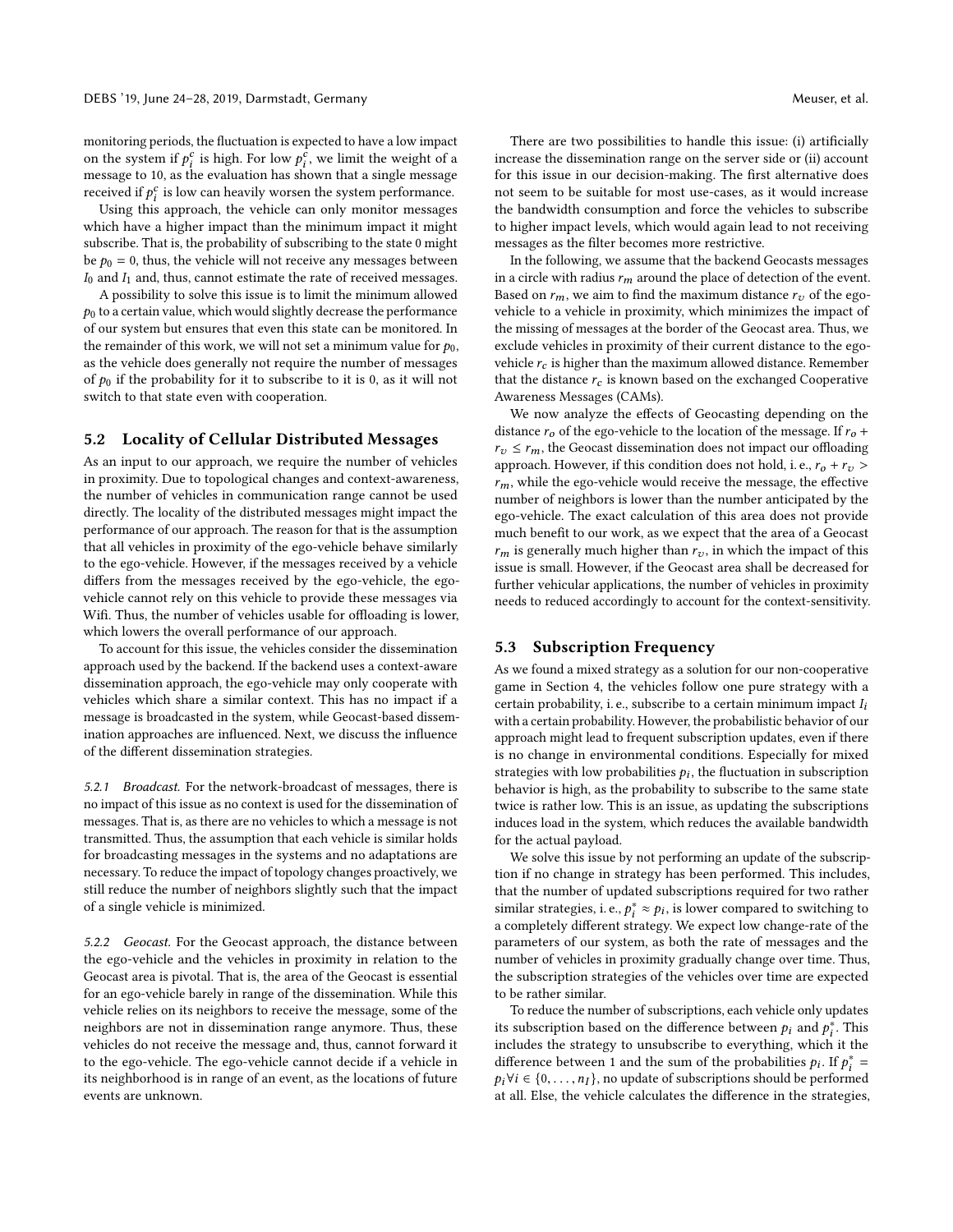i. e.,  $\Delta p_i \forall i \in \{0, ..., n_I\}$ . If the ego-vehicle has subscribed to a state for which  $p_i^* > p_i$ , then no change of subscription behavior<br>is required as the number of subscriptions in this state shall be  $\sum_{i=1}^{n} \sum_{i=1}^{n} \sum_{j=1}^{n} \sum_{i=1}^{n} \sum_{j=1}^{n} \sum_{j=1}^{n} \sum_{j=1}^{n} \sum_{j=1}^{n} \sum_{j=1}^{n} \sum_{j=1}^{n} \sum_{j=1}^{n} \sum_{j=1}^{n} \sum_{j=1}^{n} \sum_{j=1}^{n} \sum_{j=1}^{n} \sum_{j=1}^{n} \sum_{j=1}^{n} \sum_{j=1}^{n} \sum_{j=1}^{n} \sum_{j=1}^{n} \sum_{j=1}^{n} \sum_{j=1}^{n}$ increased. If the ego-vehicle has subscribed to a state for which  $p_1$  is provided to the new strategy, the vehicle number of subscriptions according to the new strategy, the vehicle  $i<sub>i</sub> < p<sub>i</sub>$ , a subscription change might be required. To reduce the unsubscribes with the probability  $p_i^*/p_i$ , which will lead to a share of  $\frac{p}{l}$  unsubscribed need to choose the new subscription to perform. The ∗ vehicles subscribing to state *i*. Additionally, the vehicles which reubscribed need to choose the new subscribiion to perform. The new subscription is chosen randomly weighted by  $\Delta p_i$  of the states for which  $p_i^* > p_i$ . Using this approach, the percentage of adjusted<br>subscriptions is limited to the change between  $p_i^*$  and  $p_i$ .  $\frac{1}{r_1}$   $\frac{1}{r_1}$   $\frac{1}{r_2}$  and  $\frac{1}{r_2}$  and  $\frac{1}{r_1}$  and  $\frac{1}{r_2}$  and  $\frac{1}{r_1}$ .

### <span id="page-8-0"></span>6 EVALUATION

In this section, we describe the evaluation setup and the results of this simulation. The goal of this simulation is to show the performance of our approach compared to an approach without cooperation between vehicles as a baseline and a clustering approach for comparison. In the following, we will first describe the setup of our simulation including a detailed description of the metrics and reference approaches. After that, we will provide a detailed analysis of the strengths and drawbacks of our approach compared to the reference approaches.

# 6.1 Evaluation Setup

For our evaluation, we use the event-based Simonstrator framework with the vehicular extension [\[9\]](#page-11-24). The Simonstrator simulates both cellular and Wifi-based communication. It uses the [Simulation of](#page-0-0) [Urban Mobility \(SUMO\)](#page-0-0) [\[8\]](#page-11-25) and the TAPAS cologne dataset [\[20\]](#page-11-26) for realistic vehicular movement, which is essential to compare the performance of our approach with clustering approaches.

To evaluate our game-theoretic approach (GT) under varying loads on the cellular network, we implemented a server which produces a constant rate of messages to each vehicle, as this is easier to control than sending the information from the vehicles. That neglects the possible influence of bandwidth changes, but we expect these changes to be rather slow. The adaptation to bandwidth change is an essential aspect of the Geocast-based dissemination we focus on later in this section. We added events of different event costs and event probabilities as shown in [Table 2.](#page-8-1)

6.1.1 Baseline Approach. As a baseline, we use an approach which can use the impact of information similar to our approach but does not share information locally. We call this approach no-cooperation approach (NC). Thus, this approach still receives the most critical information first, but due to the lack of sharing, the low-impact messages will not be transmitted. Thus, the performance of this approach drops drastically when the bandwidth is exceeded.

6.1.2 Reference Approaches. We implement two clustering-based approaches to compare the performance of our approach, which we describe in the following.

ALM. As a reference, we use a clustering based on the approach presented in [\[17\]](#page-11-9). This approach aims to cluster vehicles with low variance in speed over time. Based on this metric, the vehicles perform clusters decentralized. In this work, we assume that the [Cluster Head \(CH\)](#page-0-0) has access to the combined bandwidth of the

<span id="page-8-1"></span>

| <b>Evaluation Variable</b>                                | Values                                   |  |
|-----------------------------------------------------------|------------------------------------------|--|
| Event Costs (vector)                                      | $\{(1, 10, 100, 1000)\}\$                |  |
| Event Probability (vector)                                | $\{(90\%, 9\%, 0.9\%, 0.1\%)\}$          |  |
| Assigned Bandwidth                                        | $\{0.1\%, 1\%, 5\%, 10\%, 50\%, 100\%\}$ |  |
| Message Load per Vehicle                                  | $\{$ <b>10</b> , 50, 100}                |  |
| Monitoring                                                | {Inactive, Active}                       |  |
| Dissemination                                             | { <b>Broadcast</b> , Geocast}            |  |
| Message Size                                              | 1000Bytes                                |  |
| Wifi bandwidth                                            | 12Mbps                                   |  |
| Wifi range                                                | 150m                                     |  |
| Cellular bandwidth                                        | 50Mbps                                   |  |
| Table 2: Parameters used for the evaluation. If more than |                                          |  |

one value is given, the bold value is used as default.

members in the cluster. Thus, instead of choosing a minimal impact based on only its own bandwidth, the [CH](#page-0-0) uses the combined bandwidth, which is more efficient in terms of bandwidth compared to our implicit cooperation approach. However, this approach relies on explicit management messages to detect disconnects of nodes, i. e., vehicles outside of the range of their cluster-head. To prevent frequent reclustering, a timeout before a reclustering is executed. During this timeout, the cluster members might not receive any information, which drastically decreases the performance of this approach. Thus, we expect this approach to perform poorly if the cluster lifetime is short.

Global Knowledge (GK). This approach uses global position and role knowledge to form clusters. These clusters are formed greedily, i. e., each node sequentially searches for a cluster-head in range. If the node is a cluster-head itself and detects another cluster-head, the node changes its role to be a cluster member. If the node is a cluster member and detects no cluster-head in range, it changes its role to be cluster head. As we derive this information from simulation knowledge, the role changes are immediate and, thus, this approach will not encounter similar problems as ALM. Although it is not realizable in practice, we use it as an upper baseline for comparison.

<span id="page-8-2"></span>6.1.3 Parameters. We investigate the performance of our approach under varying conditions as shown in [Table 2,](#page-8-1) i. e., the assigned bandwidth of a vehicle, the transmission rate of vehicles, and the dissemination strategy used by the backend. Additionally, we investigate the influence of monitoring on the system performance.

We expect the assigned bandwidth to have a high impact, as it drastically reduces the number of messages a vehicle can receive. For low bandwidths, this may lead to a vehicle missing important information. We expect that our approach and the cluster approach perform better than the baseline, as vehicle cooperatively share bandwidth. The values of the assigned bandwidth depend on the required bandwidth, i. e., an assigned bandwidth of 100% states that all monitoring information can be transmitted.

The dissemination strategy used by the backend is expected to have an impact on all approaches, as this strategy influences the required context-awareness of the cooperative approaches. For a message that is sent to all vehicles in the network, no contextawareness is required of the cooperation approaches. However,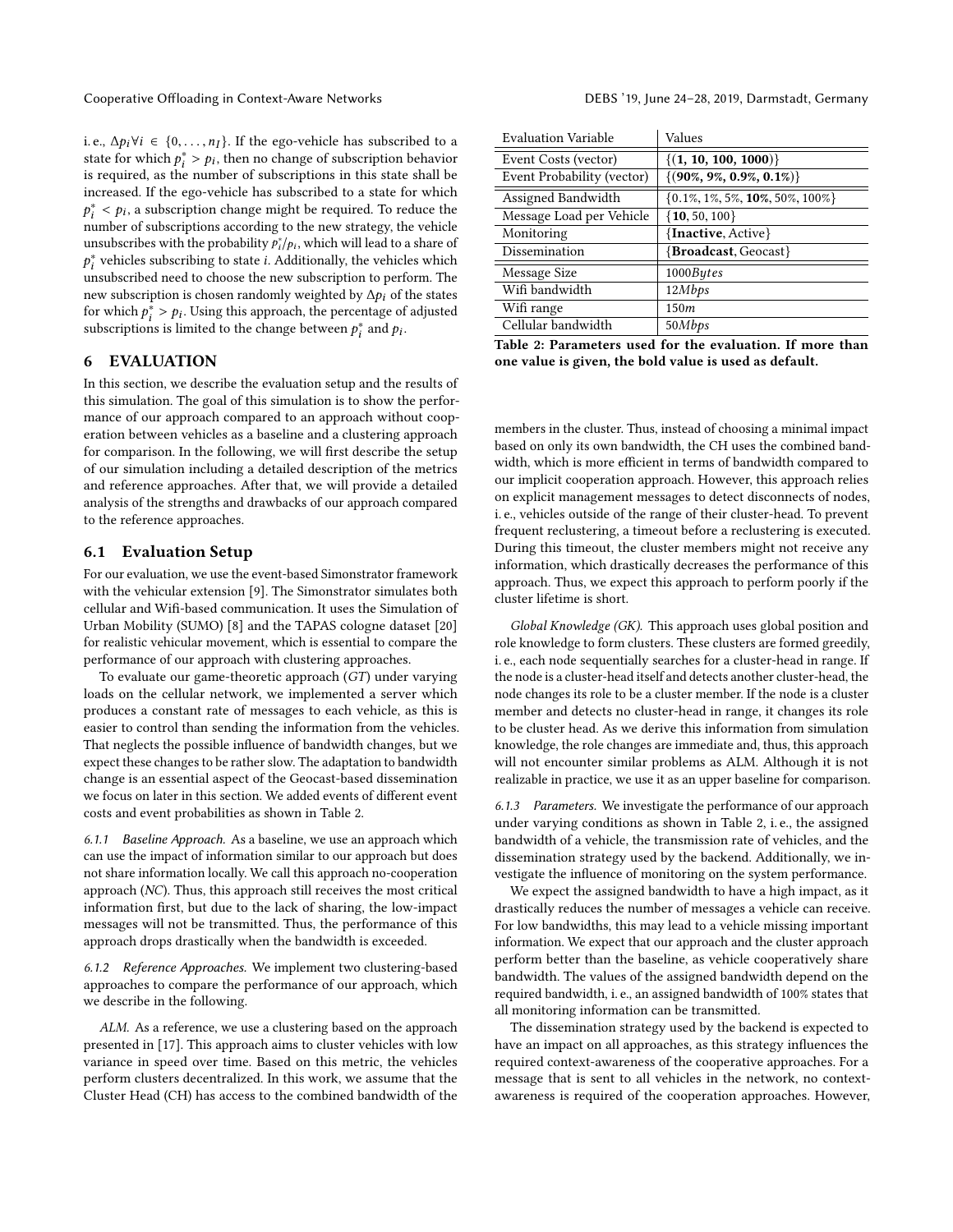<span id="page-9-0"></span>

Figure 2: Achieved quality depending on the assigned bandwidth. Our approach outperforms the NC and the ALMapproach, and performs almost similar as the GK-approach.

if messages are only sent to certain roads or areas, the vehicles need to consider the increasing level of context-awareness in their cooperation. As mentioned in [Section 5.2,](#page-7-0) we do this by limiting the number of neighbors out of which the ego-vehicle might choose cooperation partners. Thus, the number of vehicles with which the ego-vehicle cooperates is reduced, which reduces the performance gain of our offloading approach.

6.1.4 Metrics. To evaluate the performance of our approach, we use two primary metrics: (i) bandwidth used by each vehicle, and (ii) the achieved communication quality.

The used bandwidth provides an insight on how the load is distributed in the network, i. e., if the load is distributed evenly or not. Additionally, we can verify if the bandwidth provided as input to our approach is achieved. This metric is defined based on the assigned bandwidth, i. e., a value of 100% means that all available resources are used.

The achieved communication quality per time interval captures the share of messages that each vehicle has received compared to the messages that have been provided by the backend. This metric provides insight into the performance of each approach and is generally expected to be as high as possible, as our optimization aims to maximize this metric.

6.1.5 Plots. In this work, we use box-plots, in which the metric values for each vehicle are displayed as the box. Thus, the variance between nodes in the achieved metric values can be observed. Additionally, we display the average performance including its variance over 5 simulation runs as a dot next to the boxes.

### 6.2 Evaluation Results

In the following, we investigate the performance of our approach under the varying conditions as described in [Section 6.1.3.](#page-8-2)

6.2.1 Assigned Bandwidth. [Figure 2](#page-9-0) displays the achieved quality, i. e., the percentage of the impact of actually received messages compared to the impact of sent messages. The performance of our GT-approach is always higher as the baseline NC-approach. This improvement is expected, as vehicles can temporarily subscribe to lower impacts if they cooperate. For the assigned bandwidths <sup>0</sup>.1%, 1%, 10%, and 100%, the improvement is lower compared to the assigned bandwidths 5% and 50%. That is, for the bandwidths <sup>0</sup>.1%, ..., 100%, is chosen such that the NC-approach can subscribe

<span id="page-9-1"></span>

Figure 3: Received information per vehicle for the different approaches depending on the assigned bandwidth. All approaches stick to the predefined bandwidth requirements.

deterministically to a particular state. Thus, our GT-approach needs to lower the probability for this state so that it can receive messages with lower impact. This leads to potential missing of high impact messages. Thus, many vehicles in proximity are required for this adaptation. For the assigned bandwidths <sup>0</sup>.<sup>5</sup> and 5, one state is partially available. Thus, the risk for our approach of losing highimpact messages is much lower. The cluster-based ALM-approach performs not as well as expected, as the topology seems to be changing too frequently to form stable clusters with this approach. During the time the vehicle does not detect that it disconnected from its cluster-head, the vehicle cannot receive any messages. As our GT-approach relies only on the number of vehicles in proximity, it is much less prone to these topology changes.

[Figure 3](#page-9-1) displays that our approach sticks to the bandwidth requirements. The variance of the number of received messages of the cooperation-based approaches (GT, ALM, GK) is much higher than the variance of the NC-approach for <sup>0</sup>.1%, 1%, 10%, 100%. That is, as the NC-approach deterministically subscribes to a certain impact, while the other approaches aim to share bandwidth with their neighbors. For 5% and 50%, the variance of the NC is also very high, as the vehicles randomly subscribe to the higher or lower impact level. For <sup>0</sup>.1%, we observe that the variance of the averages over multiple runs is high for NC and GT. This is justified to the randomness of message generation, which influences the number of receivable messages. However, this variance for our GT-approach is lower compared to the NC-approach, which states that our approach is less prone to fluctuations in the message generation.

[Figure 4](#page-10-0) provides a detailed view of the performance of the approaches. There, we can use the NC-approach as a reference which messages would be received for certain bandwidths assigned. In both graphics, we omitted 5% and 50% to increase the readability of the results. [Figure 4a](#page-10-1) shows that our GT-approach still receives around 25% on average of messages with an impact between 10 and 100 for an assigned bandwidth of 1%, which would normally not be received as showcased by the NC-approach. The results of the cluster-based approaches are slightly higher, but the ALMapproach lacks reliability for high-impact messages due to frequent disconnects. Our approach can receive low-impact messages, as the vehicles rely on each other to receive the high-impact messages and, thus, free bandwidth. For an assigned bandwidth of 10%, we can observe that our approach receives slightly fewer messages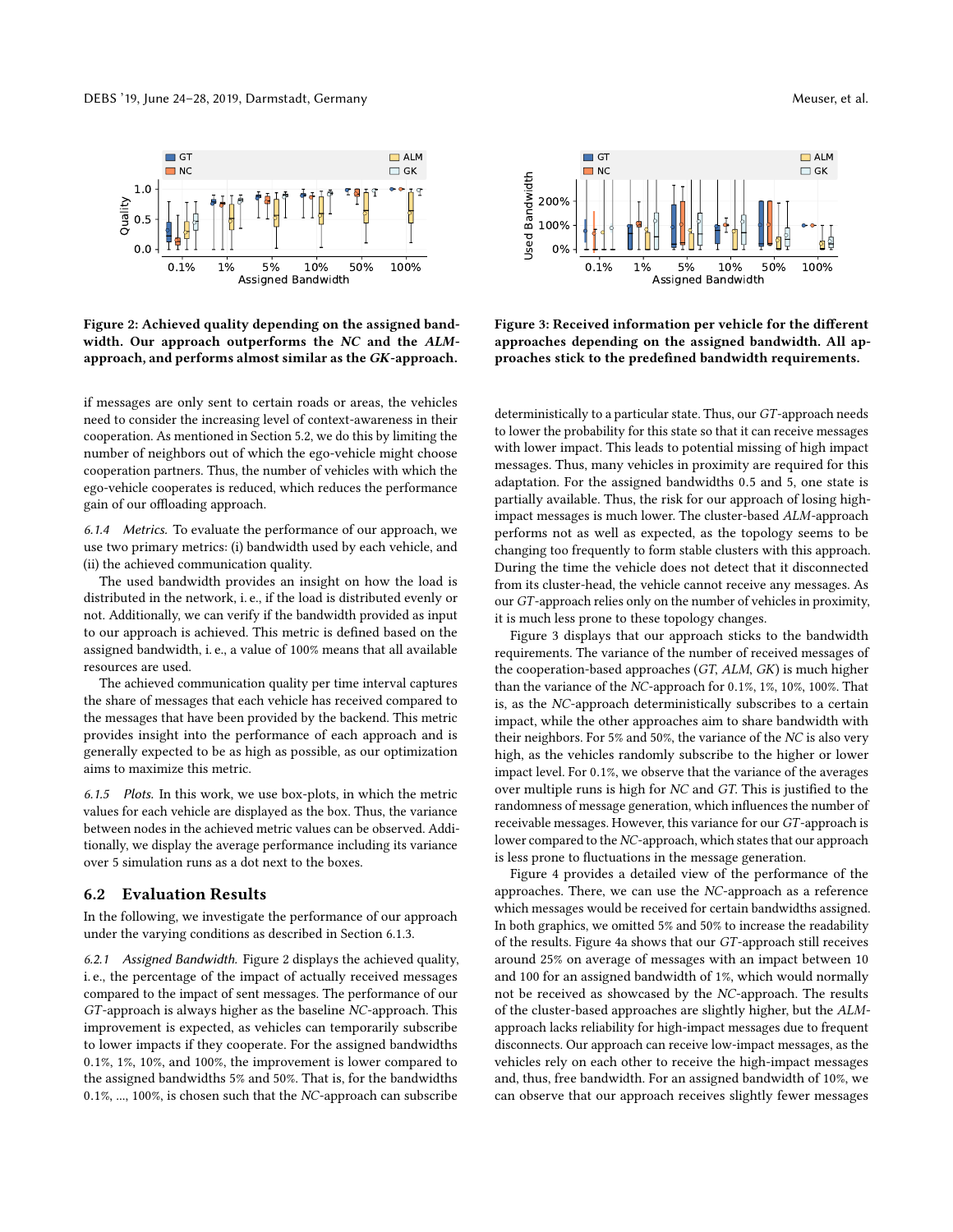#### <span id="page-10-1"></span><span id="page-10-0"></span>Cooperative Offloading in Context-Aware Networks DEBS '19, June 24–28, 2019, Darmstadt, Germany



(a) Share of received messages with an impact between 10 and 100.

<span id="page-10-2"></span>(b) Share of received messages with an impact between 100 and 1000.

### Figure 4: Share of received messages for certain impact levels. Our GT-approach cooperates to receive low-impact messages, which is not possible for the NC-approach.

compared to the NC-approach, although the bandwidth would be sufficient to receive all messages. Due to the probabilistic behavior of our approach, there is no certainty that the neighbors will provide a message, but the minimal reduction of high-impact messages received leads to a significant increase of low-impact messages received. Thus, the overall impact is increased, even though a highimpact message might be missed.

[Figure 4b](#page-10-2) displays the share of messages received with an impact between 100 and 1000. Comparing to [Figure 4a,](#page-10-1) we can observe a higher share of messages received for all approaches, as the impact of the messages is higher. If the assigned bandwidth is above 1%, the bandwidth would be sufficient to receive all information provided by the backend. In this figure, we can observe the issues of the ALM-approach, as it never reaches a share of 1, even if the available bandwidth would be sufficient. Our GT-approach performs slightly worse compared to the GK-approach if the assigned bandwidth is <sup>0</sup>.1%, but this is expected as our approach loses out on efficiency due to the additional robustness it provides. This robustness is also observable for assigned bandwidths above 1%, where our GTapproach performs slightly better than the GK-approach. That is, as not one but multiple vehicles vehicle provide the information in our approach. Thus, dropping a message on the Wifi channel has a lower influence on our system. At high loads on the Wifi channel, our approach might reduce in performance as the broadcasting might congest the channel. In this case, mechanisms, as proposed in [\[23\]](#page-11-27), might be used to reduce the necessary number of broadcasts.

6.2.2 Server-Side Dissemination Mechanism. Depending on the server-side dissemination mechanism, different levels of contextawareness are required. As this influences our system, we compare the performance of the approaches for Geocast-dissemination with the performance of the Broadcast dissemination. The mostsignificant difference is noticeable for the cluster-based approaches (ALM, GK), as the vehicles in these approaches rely on exactly one cluster-head, but cannot check if this cluster-head always has the same context as the ego-vehicle. Thus, messages get lost, as the cluster-head does not receive the message itself and, thus, cannot forward the message to the ego-vehicle. The performance of the approaches without a cluster, our GT-approach, and the NC-approach,



<span id="page-10-3"></span>Figure 5: Achieved quality of the different approaches depending on different environmental properties. Our GTapproach handles context-awareness well.

increases further for the Geocast approach. That is, as these approaches are only marginally influenced by the negative impacts of context-aware communication: For the NC-approach, the vehicle does not rely on any other vehicle. For our GK-approach, the egovehicle implicitly relies on multiple other vehicles for high-impact messages, due to the design of our offloading approach. The reason for the increase of both our GK-approach and the NC-approach is justified by the reduction of received messages by both approaches. The context of the vehicle filters some messages transmitted, thus, the overall load on the vehicle is lower, and the vehicle can receive a larger share of the interesting messages.

6.2.3 Network Load. To analyze the impact of network load on our approach, we varied the network load between 10 and 100 messages per second in [Figure 5b.](#page-10-3) However, as shown in [Figure 5b,](#page-10-3) the network load barely influence the performance of any of the approaches. The only visible change is the decreasing size of the <sup>2</sup>.5% quantile for higher bandwidths. This gain of stability of the approaches is justified by the higher number of messages transmitted, which reduces the influences of the fluctuations in message generation. For sufficiently high network loads, we expect more frequent collisions on the Wifi channel and, thus, a decrease in performance of the cooperation-based approaches (GT, ALM, GK). In this case, approaches that reduce the load on the Wifi channel need to be utilized to alleviate the additional load.

6.2.4 Influence of Monitoring. The monitoring, as described in [Section 5.1,](#page-6-1) adds additional uncertainty in the system and is shown in [Figure 6.](#page-11-28) That is, that as the approaches cannot react proactively, but wait for monitoring information to decide their future strategies. We see this issue in [Figure 6b,](#page-11-29) as our GT-approach exceeds the bandwidth limit if the monitoring is activated. This is due to the initial monitoring once a vehicle turns online. A short duration after the start, the vehicle receives all messages in the network to gain an overview of the system and exceeds its bandwidth restrictions. As the vehicles receive more messages than they would normally do, the quality of our approach also increases slightly as shown in [Figure 6a.](#page-11-30) The more significant difference is the size of the outer quantiles, which reduces drastically if monitoring is activated. This